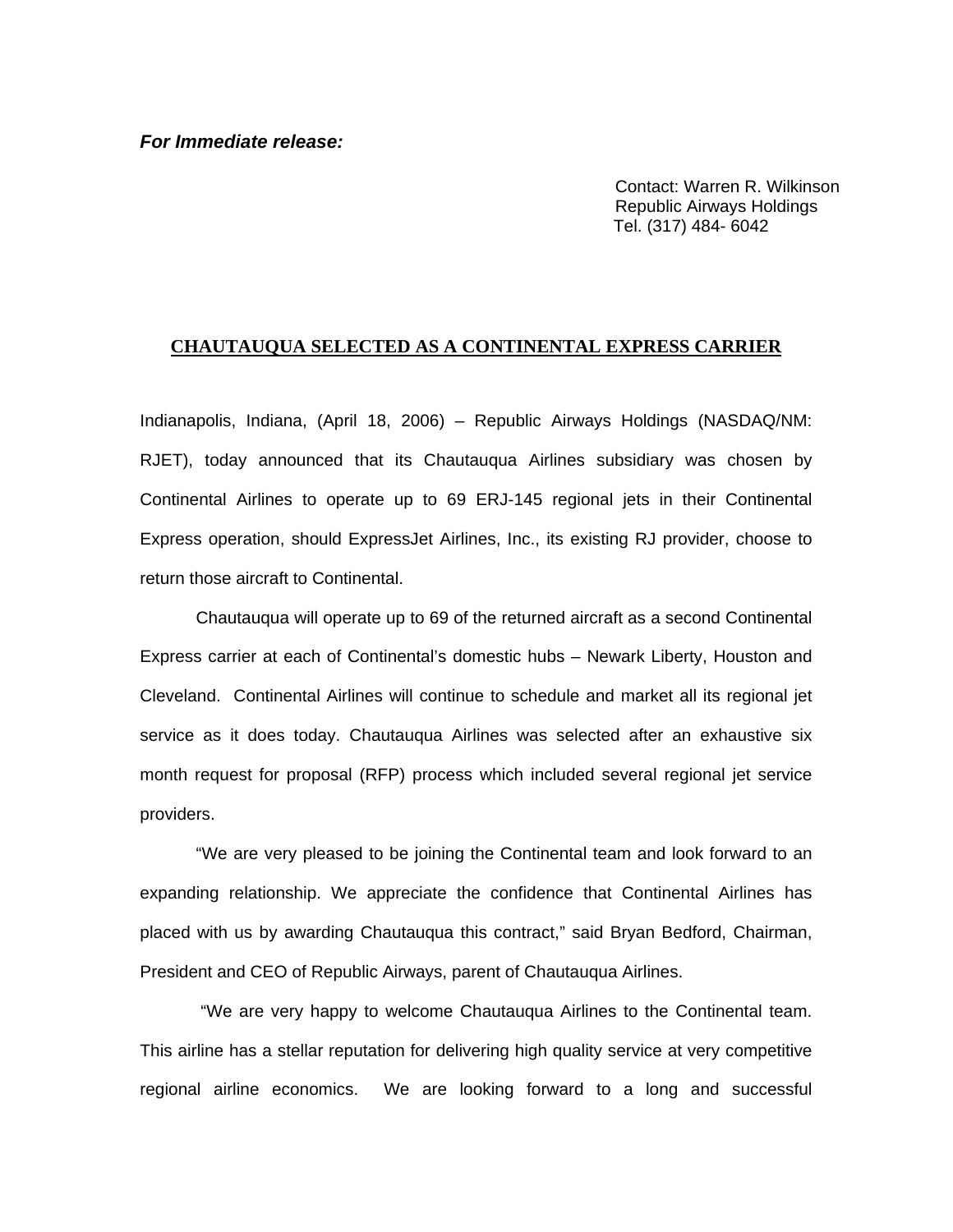partnership," said Mark Erwin, Senior Vice President of Corporate Development for Continental.

## **Key commercial terms of the agreement include:**

- 1. Continental will purchase all capacity from any of the aircraft at predetermined rates.
- 2. The agreement becomes effective when the first aircraft is placed into service and expires on December 31, 2016 but is subject to an early termination after 5 years at Continental's sole discretion.
- 3. The first aircraft is expected to be placed into service in January 2007 and the last aircraft in the Summer of 2007.
- 4. Continental has the right to add aircraft to the agreement up to a total of 274 aircraft.
- 5. All aircraft covered by the agreement will be subleased directly from Continental at nominal monthly rents. Also, all fuel will be purchased directly by Continental and will not be charged back to Chautauqua. Thus, Chautauqua will record nominal amounts for aircraft rents and fuel expenses.

## **About Republic**

 Republic Airways Holdings, based in Indianapolis, Indiana is an airline holding company that owns Chautauqua Airlines, Republic Airlines and Shuttle America. The company offers scheduled passenger service on approximately 850 flights daily to 81 cities in 34 states, Canada, Mexico and the Bahamas through airline services agreements with four major U.S. airlines. All of its flights are operated under its major airline partner brands, such as AmericanConnection, Delta Connection, United Express and US Airways Express. Chautauqua Airlines was named Regional Airline of the Year by *Regional Airline World* in 2003 and by *Air Transport World* in 2004. Chautauqua Airlines was also recently awarded the *Flight International* Aviation Excellence Award in February of 2006. The airlines currently employ approximately 3,100 aviation